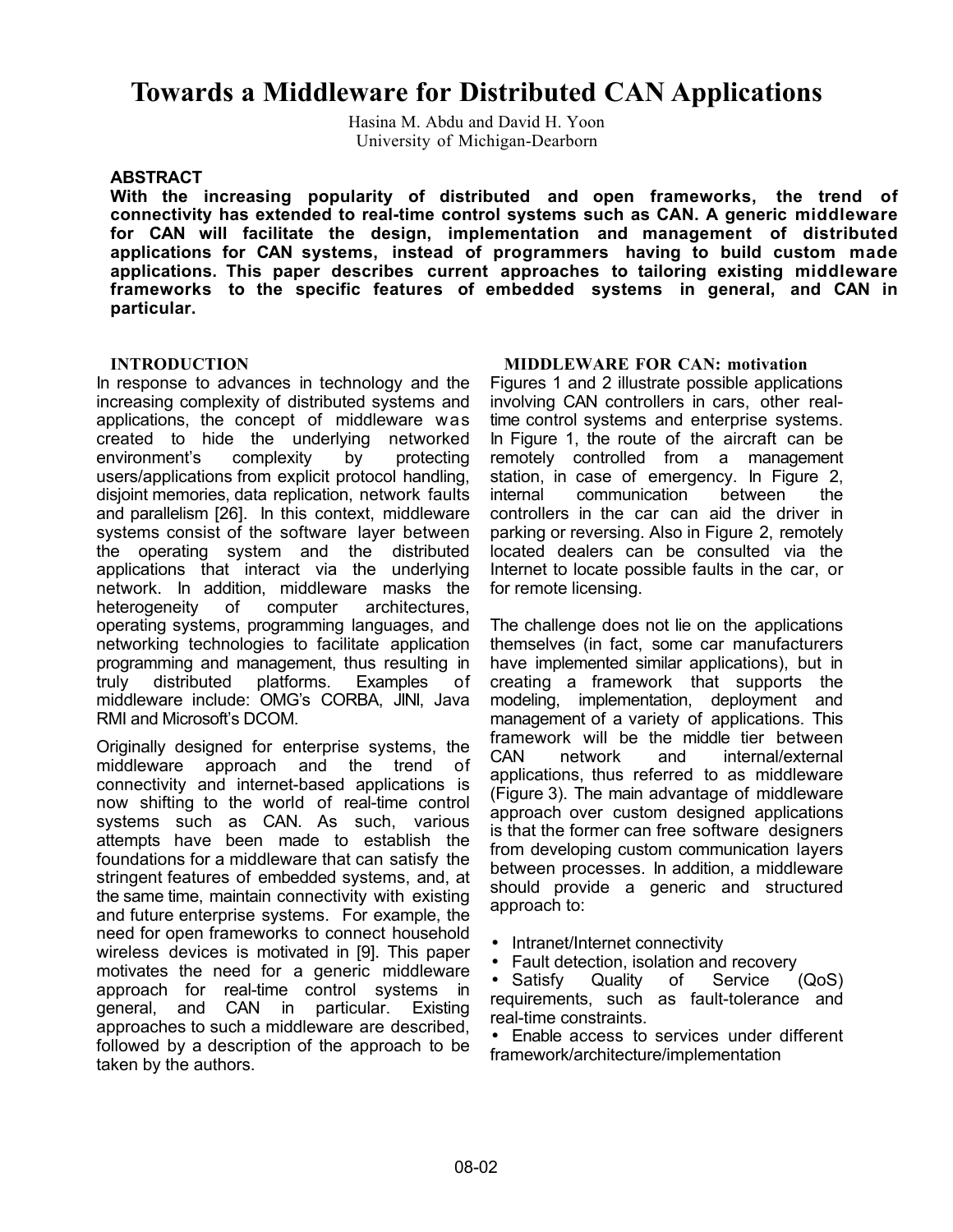The described features of a middleware cannot be implemented without software support. However, due to the stringent conditions of realtime embedded systems, what is known as the embedded software crisis, open distributed frameworks cannot be employed as easily as in enterprise systems. In other words, middleware solutions such as CORBA [18] and Java RMI, originally designed for enterprise systems, cannot be directly integrated into embedded systems due to the following reasons:



Figure 1 A sample application

- Most of the current middleware approaches assume a point-to-point, connection-oriented, transport protocol, whereas embedded systems are based on group communication.
- As opposed to enterprise systems, embedded systems have reduced resource footprint.
- Real-time embedded systems require QoS specification and enforcement, which are not part of existing middleware solutions. Predictability (real-time constraints) and fault tolerance are examples of QoS requirements.



 Figure 2 – Example of deploying a generic middleware for CAN

Another drawback of utilizing existing middleware solutions is that they are not interoperable, i.e., an application under a CORBA framework cannot communicate with an application under Java RMI or DCOM framework, unless specific bridges/gateways are deployed.

Existing middleware solutions must therefore be tailored to satisfy the constrained world of embedded systems. In addition, interoperability with existing and future enterprise and embedded systems must also be achieved. In the next section, we survey existing the next section, we survey existing approaches to tailor OMG's CORBA to the requirements of CAN and other real-time control systems.

**Tailoring CORBA to CAN Requirements** Distributed object computing has been a promising approach to support the implementation of complex distributed applications. At the heart of contemporary distributed object computing models are *Object Request Brokers* (ORBs), which facilitate communication between local and remote objects. ORBs eliminate many tedious, error-prone, and non-portable aspects of creating and managing distributed applications. One of the widely used ORB models is the Common Object Request Broker Architecture (CORBA) [18], which is standardized by the Object Management Group (OMG).

Since 1991, CORBA has been the *de-facto* middleware used in building distributed enterprise applications. Language, platform and location independence enables the communication between objects implemented in different languages, running on different platforms and on different hosts in a transparent manner. To access a service offered by a remote server, a client only has to make a local method invocation and the ORB will take care of locating the server, transferring parameters and returning results. If client and server are located in different platforms, the ORB will also take care of any required conversions. The interoperability between ORBs from different vendors is possible through the *General Inter-ORB Protocol* (GIOP). A specific example of GIOP is the *Internet Inter-ORB Protocol* (IIOP), that includes a mapping to TCP/IP.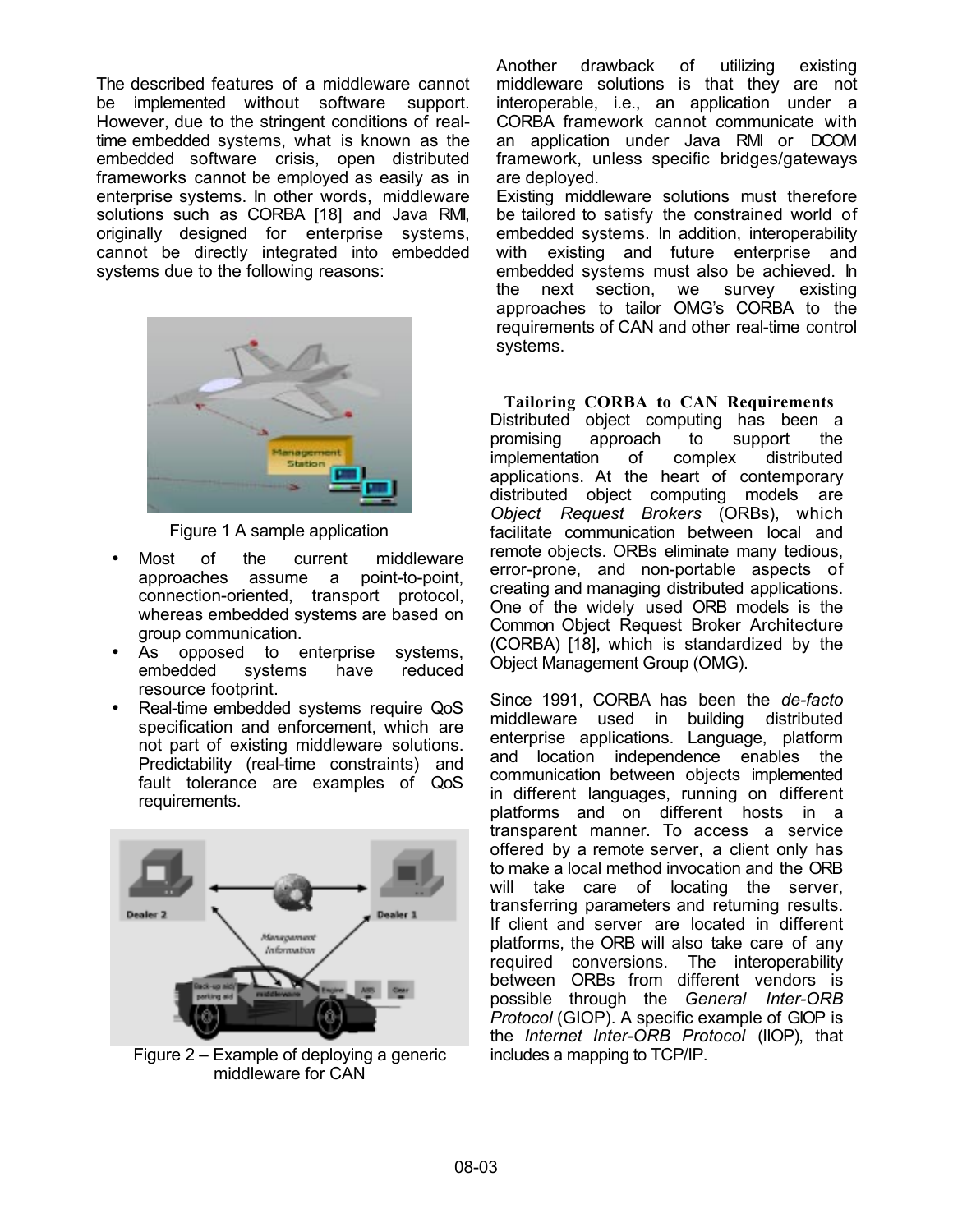CORBA's language independence is achieved through the *Interface Definition Language* (IDL). An IDL file contains the specification of attributes and operations that can be invoked by a client on a given server. The specification also includes exception values, type definitions, constants and operation signatures. The IDL compiler generates *client stubs* and *server skeletons* based on the specified information. Stubs and skeletons serve as the "glue" connecting remote application processes, and can be generated in various languages, including C, C++, Ada, Smalltalk and Java. Figure 4 illustrates the main components of a CORBA framework.

CORBA was developed for enterprise systems that do not have the resource-constrained environment of embedded systems. In addition, group communication and real-time requirements need to be addressed. Some of the work that addresses these points are described below.



Figure 3 - Stubs, Skeletons, ORB, IDL and IIOP

*Group Communication* - CORBA is based on the connection-oriented transport model and an object reference denotes only a single CORBA object, thus resulting in a point-to-point communication. Embedded systems such as CAN offer a consistent broadcast mechanism in a straightforward manner via a serial broadcast medium and non-destructive priority-based bus arbitration. It also supports the producer/consumer model of data transmission, which is often referred to as the publisher/subscriber communication model [16]. In this context, a producer of a message is totally unaware of its consumers and simply broadcasts messages over the bus without specifying their destinations. Consider, for example, stopping a set of motors. When issuing

a stop command, it is not of interest to address a specific motor, rather it must be ensured that all relevant motors receive the command. Similarly, when reacting to a stop command, it is not of interest which controller has issued that command. On a more abstract level, a sensor object triggered by the progression of time or the occurrence of an event spontaneously generates the respective information and distributes it to the system. It can thus be considered as a producer. There have been different approaches towards including group communication and publisher/subscriber support to CORBA. In [15], a CAN-based transport protocol is designed to support group communication. This protocol makes use of the CAN identifier structure to implement a subjectbased addressing scheme, which supports the anonymous publisher/subscriber communication model. [15] also proposed an abstraction scheme called *invocation channel*, which denotes a virtual communication channel connecting a group of communication ports and a group of receivers. A *conjoiner* object, responsible for group management, dynamic channel binding and address translation, is also proposed. An invocation channel is uniquely identified as a channel tag in an IDL program. One of the main drawbacks of this approach is that interoperability between different ORB implementations is lost due to the elimination of the connection-oriented point-to-point communication services.

Another approach, combining broadcast and filtering approaches, is proposed in [13]. The underlying broadcast medium of CAN, along with its non-destructive collision handling scheme that allows for the support of real-time properties, is used as an alternative to multiple point-to-point messages. To make sure that a subscriber does not receive more messages than it has subscribed for, a filtering mechanism is also proposed. This mechanism consists of adding the subject of a message in the address of the message rather than in the message contents. The receiving CAN controllers are configured to selectively receive messages depending on the contents-related address. A masking mechanism is also available to realize "wildcarding" and recognize messages with partially identical addresses as members of a subject group. To solve the binding message problem, i.e., how to find out which address the system has to use when sending a particular message, [13] proposes a dynamic binding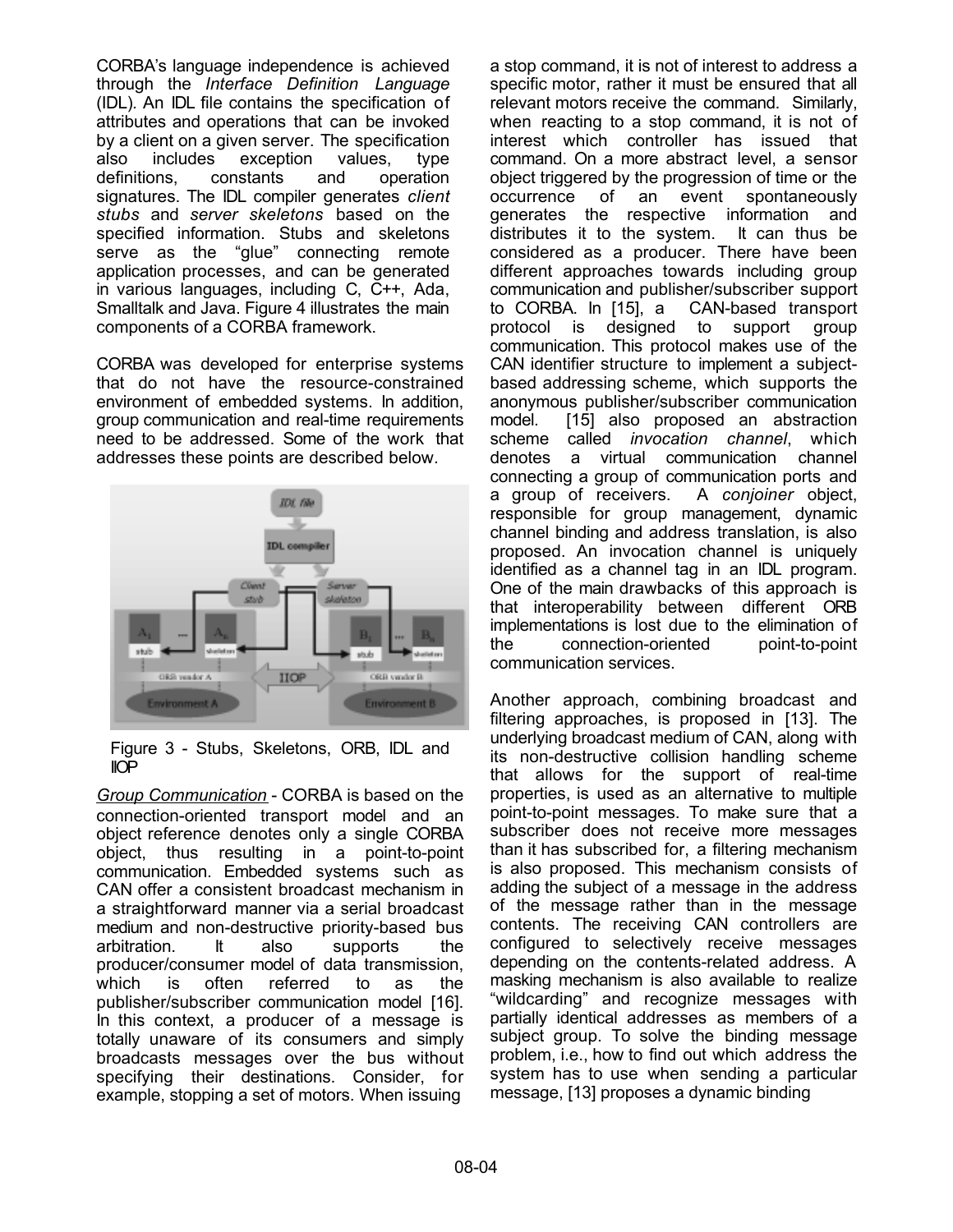mechanism that binds subjects to addresses at run-time. This mechanism denoted as *Event Channel Broker* [13] supports late binding and local address resolution.

Finally, in [1] an *Object Group Service* (OGS) aimed at facilitating the parallel processing of CORBA operation calls is proposed. This approach consists of defining a *Master* and *Worker* IDL interfaces. The *Master* interface contains one single operation *receive()*, which gets information issued by a server (the worker) registered to the OGS. The *Worker* interface includes the operation *send()* which gets information about the operation to be executed as an argument. An interaction begins when the master invokes operation *send()* on a particular group of workers, thus transmitting the message to be executed. The message is then propagated from the group object to its members, the workers. Finally, the workers will inform the master of the result of their computation by calling its operation *receive()*. In this context, the dispatching of a call to all members of a group is the responsibility of the IDL interface *Group.*

*Real-time support*. The goal of real-time is achieving predictability in the behavior of some external attributes of a system, such as response time to inputs [4]. Obtaining this predictability (or ``end-to-end predictability'' of the system) requires that all the components in the system behave predictably. Thus, if CORBA is to be used in real-time systems, its behavior must be predictable. Making the CORBA component of a real-time system predictable means making the time of operations invoked on CORBA objects predictable.

There have been different approaches towards achieving predictability in CORBA and other frameworks. In [12], a framework for invoking real-time objects on a CAN bus is proposed. The first byte of the arbitration field in a CAN message is used to define three levels of priority that can be assigned to any message: *hard*, *soft* and *no* real-time constraint. Messages with *hard* real-time constraints have deadline guaranteed by reserving a time slot on the bus. The transmitter enforces the reservation by dynamically increasing the priority of the message according to its laxity relative to the reserved time slot. *Soft* real-time messages are scheduled by the EDF (Early Deadline First) strategy, and non real-time messages are

scheduled by assigning fixed priorities. By employing such a scheduling mechanism, timely transmission of hard real-time messages is guaranteed since they always have higher priorities than other messages, and secondly, a hard real-time message gains the highest possible priority at the beginning of its reserved time slot. The optimal scheduling of soft real-time messages is also guaranteed since their priorities are higher than that of non real-time messages, depending directly on the time remaining until its deadline, thus realizing EDF scheduling.

In [13] the use of asynchronous operations, as opposed to the synchronous request-response nature of CORBA and JAVA RMI is proposed. The motivation being the fact that synchronous operations result in blocking the caller until a response is obtained from the receiver, thus not resulting in a ``predictable'' behavior. An asynchronous or event-driven paradigm would not block the sender and would contribute in maintaining an end-to-end predictability.

In [14] an API for real-time Distributed Object Programming is proposed, which enables deadline imposition for arrival of results from an invoked object method, time-triggered actions and non-blocking invocation of object methods.

An extended IDL enabling the specification of timing constraints in a CORBA program, as well as ``fast-track messages'' used for time critical real-time traffic, are proposed in [10]. The ``fast-track messages'' can bypass layers of software and be sent to guarantee predictability.

Finally, we have OMG's *Real-time* CORBA [21], with the goal of synchronizing the ORB operations with those of the underlying Realtime Operating system's environment in order to make operations predictable. Three main aspects of achieving predictability are presented:

ß *Processor predictability* - Processors are used in a predictable manner by assigning priorities that are mapped to the priorities of RTOS tasks and threads, thus integrating with non-CORBA parts of the system.

ß *Memory predictability* - A ``thread pool'' abstraction is used to control the number of thread and their allocation to different parts of the CORBA system. The amount of memory that

ß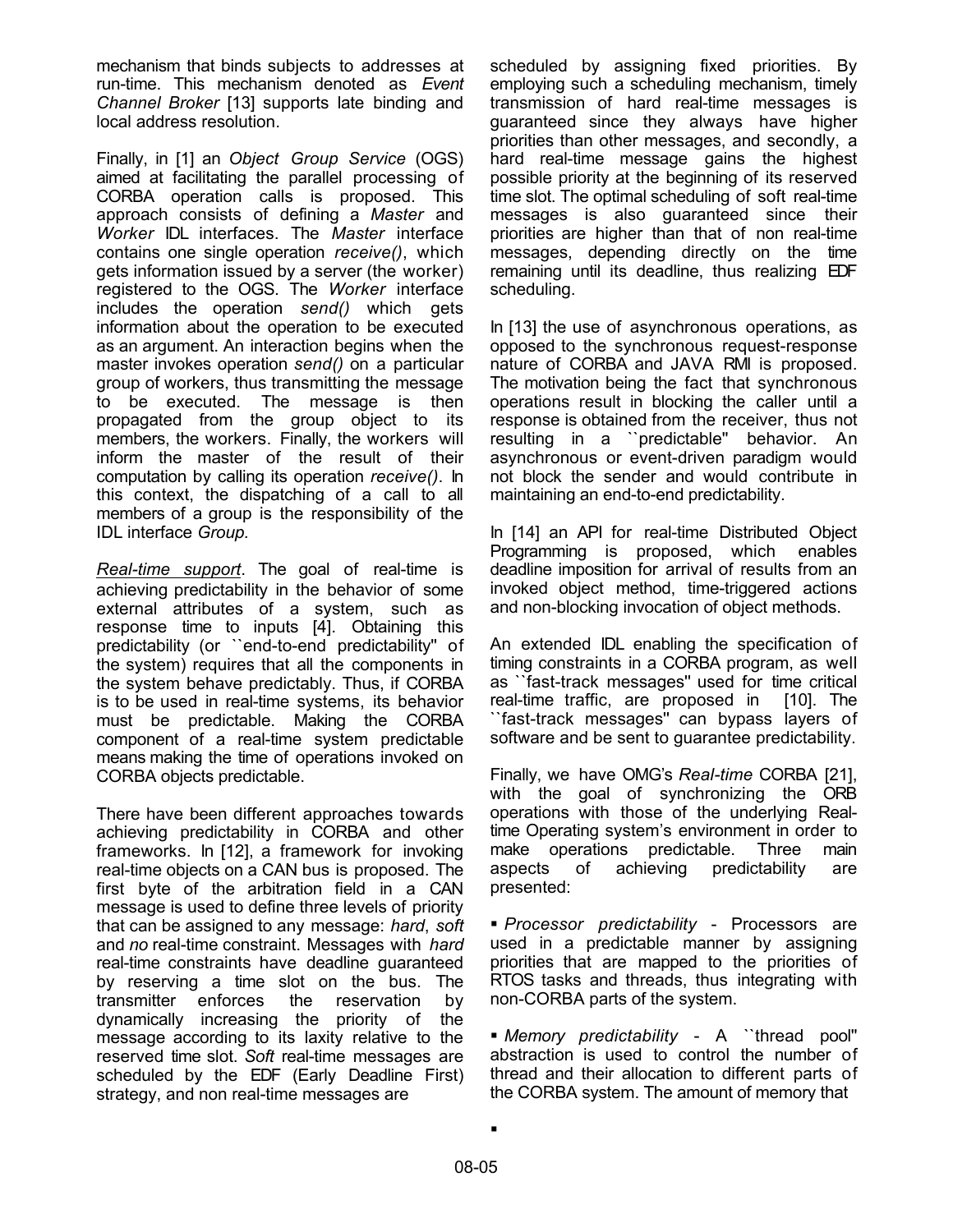ß each thread takes up can also be controlled and the amount of memory reserved for the queuing of CORBA requests can also be configured.

ß *Network resource predictability* - Applications can select between and configure the available network protocols, and make choices about the amount of sharing of connections that occurs.

The above features were added to CORBA as extensions through new APIs and semantics. For example, different RTOSs have different priority models. Some have *0* as the highest priority, and others have it as the lowest priority. *Real-Time* CORBA defines a priority-mapping scheme that allow priorities to be passed between parts of a system that are running on different RTOSs. This is possible through a platform-independent priority model, *called Real-Time CORBA Priority*, defined in IDL. The priority is represented as a short integer, ranging from 0 to 32767.

Other features of Real-Time CORBA include ``priority binding'': multiple connections between client and server to handle requests at different priorities.

*Quality of Service* - Existing work in QoS in embedded system applications has been closely linked to real-time issues. This is not surprising since controlling the real-time behavior of a system is one important dimension of the delivered QoS. In this section, we discuss two of the existing work in the area.

[23] proposes extensions to Distributed Object Computing (DOC) model that supports the control and measurement of, and adaptation to, changing QoS requirements and conditions. The assumption is that as network and end system performance continues to increase, so too does the demand for more control and manageability of their resources through the middleware interface. In addition, next-generation systems present real-time QoS requirements for shared resources and workloads that can vary significantly at run-time, which, in turn, increases the demands on end-to-end system resource management and control. The proposed framework, Quality Objects (QuO), is a distributed object computing framework designed to develop distributed applications that can specify (1) their QoS requirements, (2) the system elements that must be monitored and

 controlled to measure and provide QoS, and (3) the behavior for adapting to QoS variations that occur at run-time [23]. To achieve these goals, QuO provides middleware-centric policies and mechanisms for developing DOC applications that can perform the following operations *in addition to* their functional behavior:

- ß Specify level of desired performance or resources, operating modes, and operating regions (all can change dynamically)
- **B** Measure environmental and system conditions using probes in their distributed environment to measure resources, characteristics, and behavior.
- ß Adapt to changing conditions at all levels.
- ß Use of *contracts* to encode service requirements, describing the possible states the system might be in, as well as which actions to perform when the state changes.
- ß Use of *delegates* that project the same interfaces as the stub and the skeleton, but support adaptive behavior upon method call and return.
- **Instrumentation probes that can be inserted** throughout the remote method invocation path. These probes can be used by the QuO infrastructure to gather performance statistics and validation information.
- ß Quality Description Language (QDLs) and Code Generators describe and automatically output, respectively, the components of QuO applications.
- ß QuO Runtime Kernel and GUI Monitor provides a *runtime kernel* that coordinates contract evaluation and provides other runtime QuO services.
- **•** QuO Gateway allows low-level communication mechanisms and specialpurpose to be plugged into an application.

In [7] a real-time adaptive QoS management is proposed for the *Kokyu* distributed framework. The proposed approach consists of encapsulating QoS management mechanisms within the Kokyu middleware framework and allowing flexible configuration of policies to shield application developers from error-prone QoS management details, and providing flexibility in meeting diverse end-to-end QoS requirements. The following QoS management mechanisms are included in the proposed framework:

- ß QoS service configuration
- ß admission control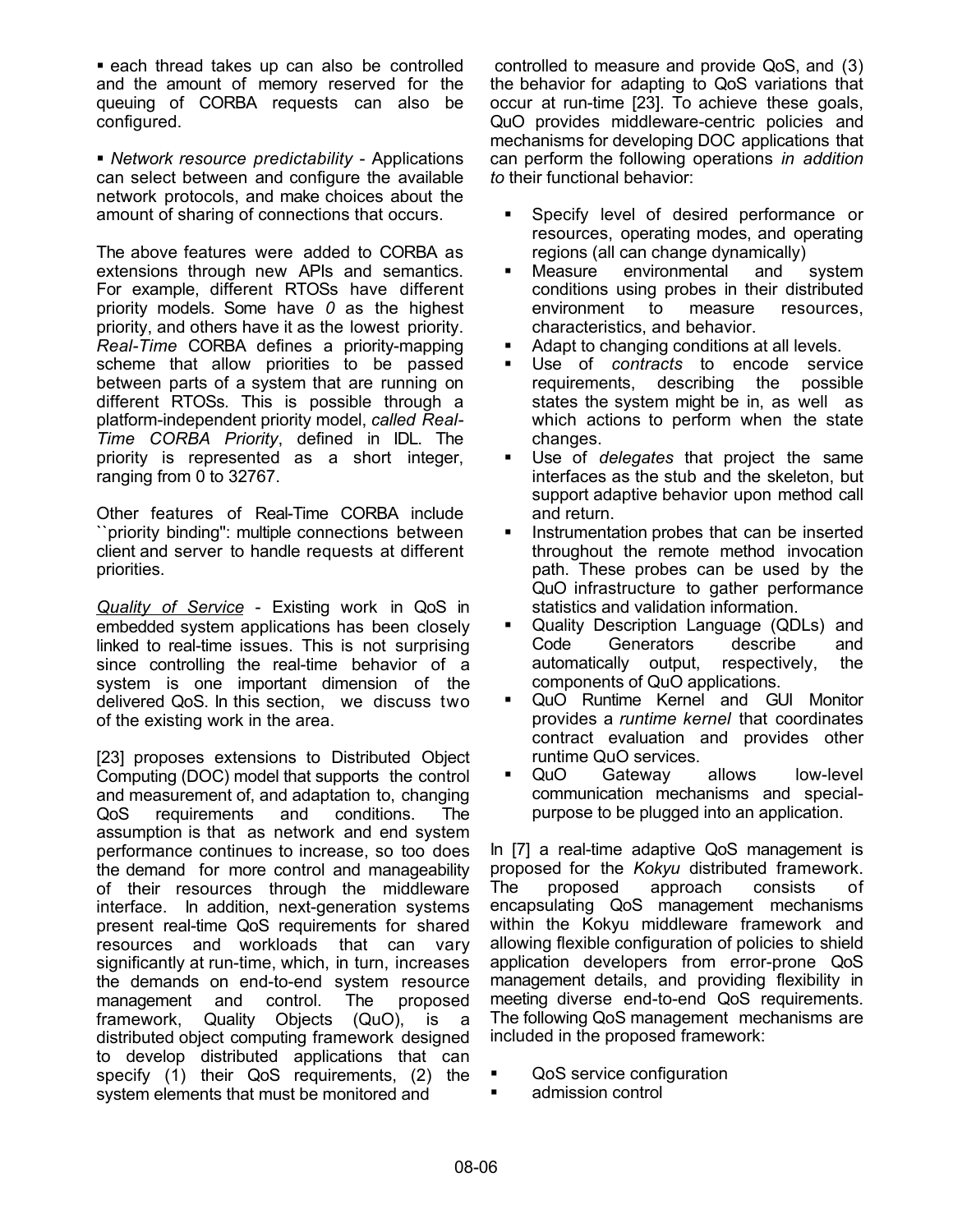- ß Qos exception propagation
- ß QoS exception handling
- pacing
- shaping
- ß classification

*Fault Tolerance-* Like *Real-Time* CORBA [21] and *Minimum* CORBA [20], the *Fault Tolerant* CORBA (FT-CORBA) [19] has been one of OMG's recent extensions to the CORBA standard. It is a specification that defines a standard set of interfaces, policies, and services that provide robust support for applications requiring high reliability.

Fault tolerance for CORBA objects is achieved via replication, fault detection, and recovery. Replicas of a CORBA object are created and managed as a "logical singleton" composite object. This strategy allows greater flexibility in configuration management of the replicas. The main components of FT-CORBA are:

-**Interoperable Object Group Reference (IOGR)** - FT-CORBA standardizes the format of interoperable object references(IOR) used for the individual replicas. An IOR is a flexible addressing mechanism that identifies a CORBA object uniquely. IOGR is thus a composite of IOR objects.

-**Replication Manager** - This component is responsible for managing replicas.

-**Fault detector and notifier**- *Fault detectors* are CORBA objects responsible for detecting faults via either a *pull-based* or a *push-based* mechanism. *A pull-based* monitoring mechanism periodically polls applications to determine if their<br>objects are "alive." FT-CORBA requires objects are "alive." FT-CORBA requires application objects to implement a *PullMonitorable* interface that exports an *is alive o*peration. A *push-based* monitoring mechanism can also be implemented. In this scheme, which is also known as a "heartbeat monitor," applications implement a *PushMonitorable* interface and send periodic heartbeats to the *FaultDetector*.

**-Logging and recovery** - For the applicationcontrolled consistency style, applications are responsible for their own failure recovery. For the infrastructure-controlled consistency style, however, FT-CORBA defines a logging and recovery mechanism. This mechanism is

responsible for intercepting and logging CORBA GIOP messages from client objects to servers.

**-Fault Tolerance Domains** - Allow applications to scale to arbitrary sizes. A single fault tolerance domain consists of one or more hosts and one or more object groups.

There have been various attempts to integrate fault-tolerance into existing implementations of CORBA in enterprise systems. Some are based on the above specification. There have not been, however, equal attempts in the embedded level. One related approach is found in [11], a faulttolerant extension to [15]. As mandated by the OMG fault tolerant CORBA draft standard, object replication is the basis

of the proposed method. Two replication strategies are used: passive replication and active replication. Since the straightforward application of these strategies leads to excessive resource demands in embedded real-time systems, a passive replication policy that does not require message logging and object state transfers is proposed.

*Reduced Resource Footprint* - With the goal of reducing the resource footprint of CORBA, OMG has launched *Minimum* CORBA [20], primarily intended for embedded systems. The approach was to exclude dynamic aspects of standard CORBA, that are not required for embedded systems, e.g., the Dynamic Invocation Interface and the Interface Repository that supports it.

In [15], a resource-conscious customization of CORBA is proposed for CAN-based embedded systems, by reducing the size of data representation and by customizing GIOP with simplified message types and reduced headers.

## **wireless applications**

Previous sections motivated the need for a CORBA-based open framework for communications within embedded systems as well as between embedded and enterprise systems. We now describe two approaches that explore the potential of wireless communication on the level of technical tasks within a vehicle and between a vehicle and its surrounding area.

[24] explores the potential of Bluetooth in automotive applications. The use of wireless transmission is motivated in [24] by its flexible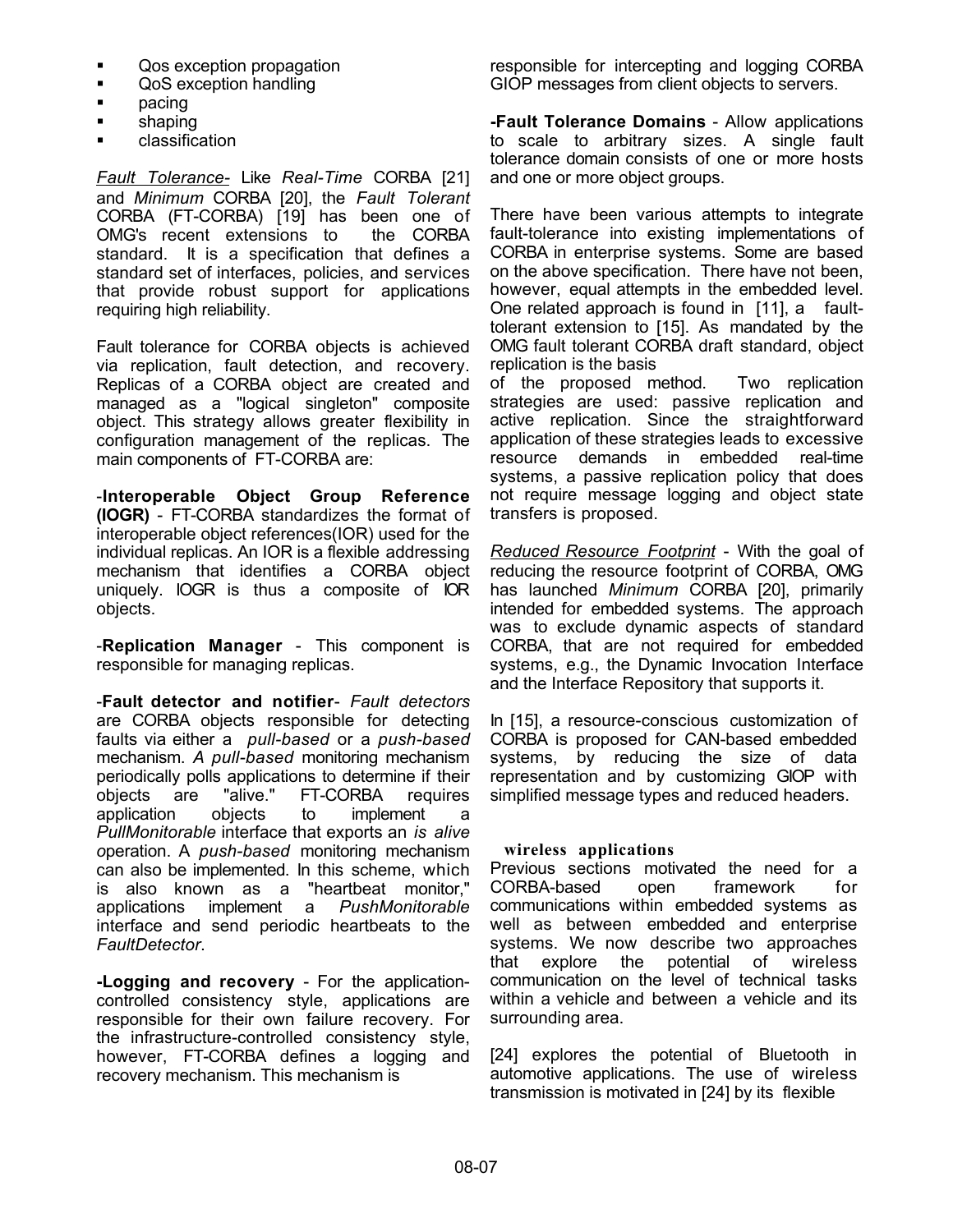and reliable features. Flexibility in design and reease of modification, capability and support for decentralization are some of the *flexible* features of wireless communication. Reliability results from the lack of wiring in problematic areas, no need for connectors, resistance to corrosion, robustness against mechanical vibrations and high availability.

The focus in [24] is on control and monitoring tasks inside a vehicle and in defined surroundings of a vehicle. Three levels of communications are proposed:

*-Local in-vehicle communication for control and monitoring tasks* - Involves communication between control units, sensor units, actuator units, lights and switches. Flexible installation of customer specific devices (plug and play) is also a possible application. Using radio link for wireless communication would increase the flexibility with respect to packaging of electronic units and mechanical design [24].

-*Communication during production* - Involves the use of wireless communication between the vehicle and the automation system of thw production line [24]. This can enable the exchange of data for testing or diagnosis from the vehicle to the production line.

- *Communication during service* - Involves the use of wireless communication between the vehicle and a computer of the service station to exchange status information and service specific information. During service all single units and subsystems of the vehicle are checked, functions are adjusted, and new sets of parameters or new versions of software are downloaded to the vehicle if necessary [24].

The use of Bluetooth is proposed as the wireless connection to the CAN bus. The motivation for using Bluetooth comes from its success in the enterprise-level wireless applications. In addition, there is a good match between the bit rates between CAN and Bluetooth. 10k to 1M bits/s on CAN and 1M bits/s on Bluetooth are the raw bit rates, whereas the useful bit rates for CAN vary from 2K to 581K (at 1Mbits/s), and from 64K to 723K for Bluetooth. There is, however, a transmission and addressing mismatch: CAN is a broadcast network using message identifiers for addressing, whereas

Bluetooth is based on point-to-point communication, using source and destination addresses. A gateway that translates between both addressing and transmission schemes will be required. In addition, Bluetooth's support for predictability, fault-tolerance and QoS still need to be evaluated.

In [3] remote connectivity to automotive communication networks is proposed based on BellSouth's Intelligent Wireless Network. A prototype end-to-end Telematic solution was developed for test and measurement and fleet management applications, resulting in applications such as vehicle polling (to locate a vehicle's geographic location), unauthorized movement detector, automatic mileage monitor, route navigation, text messaging (capability for sending in-vehicle hardware configuration commands, remote diagnostics, remote vehicle functions (door unlock, horn activation and light flash) and vehicle performance/monitoring. As in [24], issues such as real-time, QoS and fault-tolerance were not considered.

In summary, there is a huge potential for wireless communication to CAN applications. However, as with CORBA, requirements such as predictability, QoS and fault-tolerance need to be further investigated. In addition, the cost of wireless communications and the need for a standardized *open* solution also need to be explored.

## **SUMMARY AND RESEARCH DIRECTIONS**

This paper motivated the need for an open framework for CAN applications. We investigated ongoing research in integrating CAN and CORBA as well as the use of wireless technologies to build CAN applications.

Due to the stringent nature of CAN, predictability, fault-tolerance, QoS and reduced<br>resource footprint are some of the resource footprint are some of the requirements to be satisfied by any proposed solution. Many of these have been addressed by existing work. Some focus on CAN systems in specific, whereas others address embedded systems in general. The research on wireless communications, on the other hand, has not addressed these requirements as of yet.

An important point that has not been addressed is the need for interoperability between CAN and embedded systems in general and existing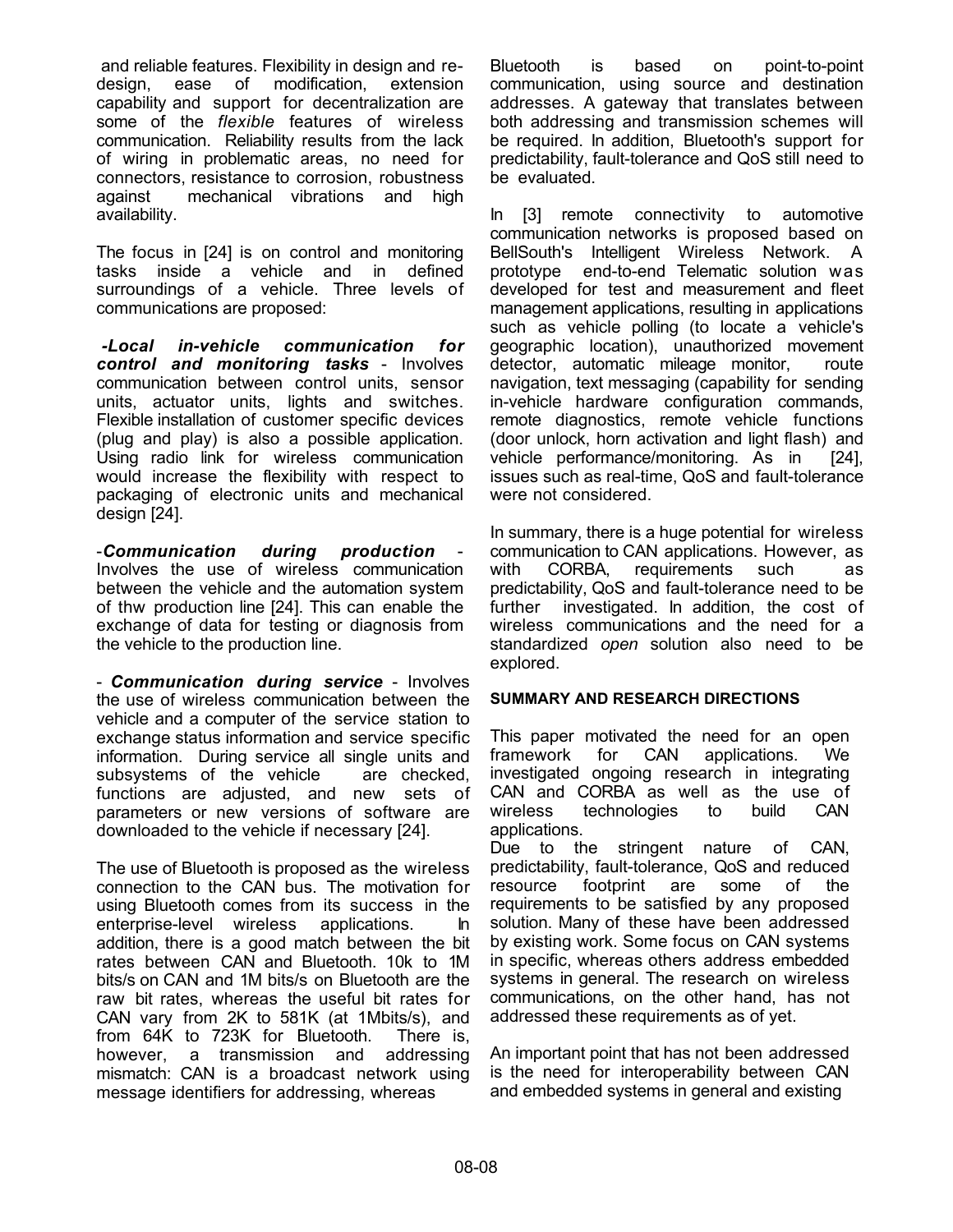applications running under varying frameworks, such as Java RMI, DCOM [22], etc.. Despite the popularity of CORBA, it still lacks interoperability with other distributed frameworks.

An alternative approach that is becoming increasingly popular is to explore the use of XML [5, 8, 17] to achieve interoperability between applications in heterogeneous systems. The use of XML, however, introduces the same questions as CORBA and other technologies: how to achieve predictability, fault tolerance and other requirements of realtime control systems?

We thus propose the following approach:

- ¸ Examine the *Real-Time, Minimum* and *Fault Tolerant* CORBA - This will allow us to determine the feasibility of using these standards in our study. It will also aid in determining what additional extensions should be implemented to address the specific case of CAN .
- $\checkmark$  Support for distributed network management - There has not been much work in supporting remote and distributed management of CAN systems. The following are possible directions:
	- $\checkmark$  Investigate the use of wireless middleware for remote monitoring and diagnosis.
	- $\checkmark$  Specify the operations and attributes required to manage generic CAN controllers/sensors/actuators.<br>Specify the types of
	- $\checkmark$  Specify the types of analysis required to efficiently avoid failures.
	- $\checkmark$  Verify the need and possible overhead (if any) of a distributed management framework as opposed to the current centralized version [2,6].
	- $\checkmark$  How and where can monitored information be stored or retrieved?
- $\checkmark$  Investigate the use of embedded browsers along with WML and HTTP in remote access to the Internet or remote network management.
- $\checkmark$  Compare CORBA and XML based approaches in terms of performance, resource consumption, specification and enforcement of QoS requirements (including fault-tolerance and predictability)

# **REFERENCES**

- [1] Axel M. A., "Design and Implementation of a CORBA*based Object Group Service Supporting Different Data Dispatching* **Strategies**", http://citeseer.nj.nec.com/335099.html
- [2] CAN in Automation (CiA), *"CAN Application Layer for Industrial Applications",* DS 201-201 Version 1.1, 1996
- [3] Courtright G., Zachos M., Tsui L*.,"A Case Study in Remote Connectivity to Automotive Communication Networks",* Society of Automotive Engineers, 2001, pp 57 - 61
- [4] Currey J., *"Real-time CORBA Theory and Practice*: *A Standards-based Approach of Distributed Real-time Systems"*, Embedded Systems Conference – San Jose, 2000
- [5] DevelopMentor, IBM, Lotus Development Corporation, Microsoft, UserLand Software, "*SOAP: Simple Object Access Protocol*", http://www.w3.org/TR/SOAP
- [6] Etschberger I. K., *"CAN-based Higher Layer protocols and profiles"*, http://www.ixxat.de/english/knowhow/artikel/hlp.shtml
- [7] Gill C. D., Levine D., Schmidt D. C., *"Towards Real-time Adaptive QoS Management in Middleware for Embedded Computing Systems"*, Fourth Annual Workshop on High Performance Embedded Computing, MIT Lincoln Laboratory, 2000<u>, http://www.ll.mit.edu/HPEC/</u>
- [8] Gu X., Nahrtedt K., Yuan W. Wichadakul D. Xu D., "*An XML-based Quality of Service Enabling Language for the Web*", Journal of Visual Language and Computing, special issue on multimedia languages for the Web. Dec. 2001
- [9] Hong S., *"Coping with Embedded Software Crisis using Real-time Operating Systems and Embedded Middleware",* Invited for presentation at IEEE Asian Pacific ASIC (AP-ASIC) Conference, Korea, 2000
- [10] Jeon G., Kim T. H., Hong S., *"Seamless Integration of Real-time Communications into CAN-CORBA with Extended IDL and Fast-Track Messages",* Proceedings of IFAC Workshop on Distributed Computer Control Systems (DCCS), Australia , 2000
- [11] Jeon G., Kim T. H., Hong S., Kim S., *"A Fault Tolerance Extension to the Embedded CORBA for the CAN Bus Systems"*, Lecture Notes in Computer Sciences, 2000
- [12] Kaiser J., Livani M., *"Invocation of real-time objects in a CAN bus-system",* IEEE International Symposium on Object-oriented Real-time Distributed computing, 1998, http://citeseer.nj.nec.com/kaiser98invocation.html
- [13] Kaiser J., Mock M., *"Implementing the Real-time Publisher/Subscriber Model on the Controller Area Network (CAN)"*, Proceedings of the 2<sup>nd</sup> Int. Symp. On<br>Object-Oriented Real-time distributed Computing Object-Oriented Real-time distributed (ISORC99), France, 1999, http://www.infomatik.uniulm.de/rs/core/isorc99.ps
- [14] Kim K. H., *"APIs for Real-time Distributed Object Programming"*, IEEE Computer, pp 72-80, 2000